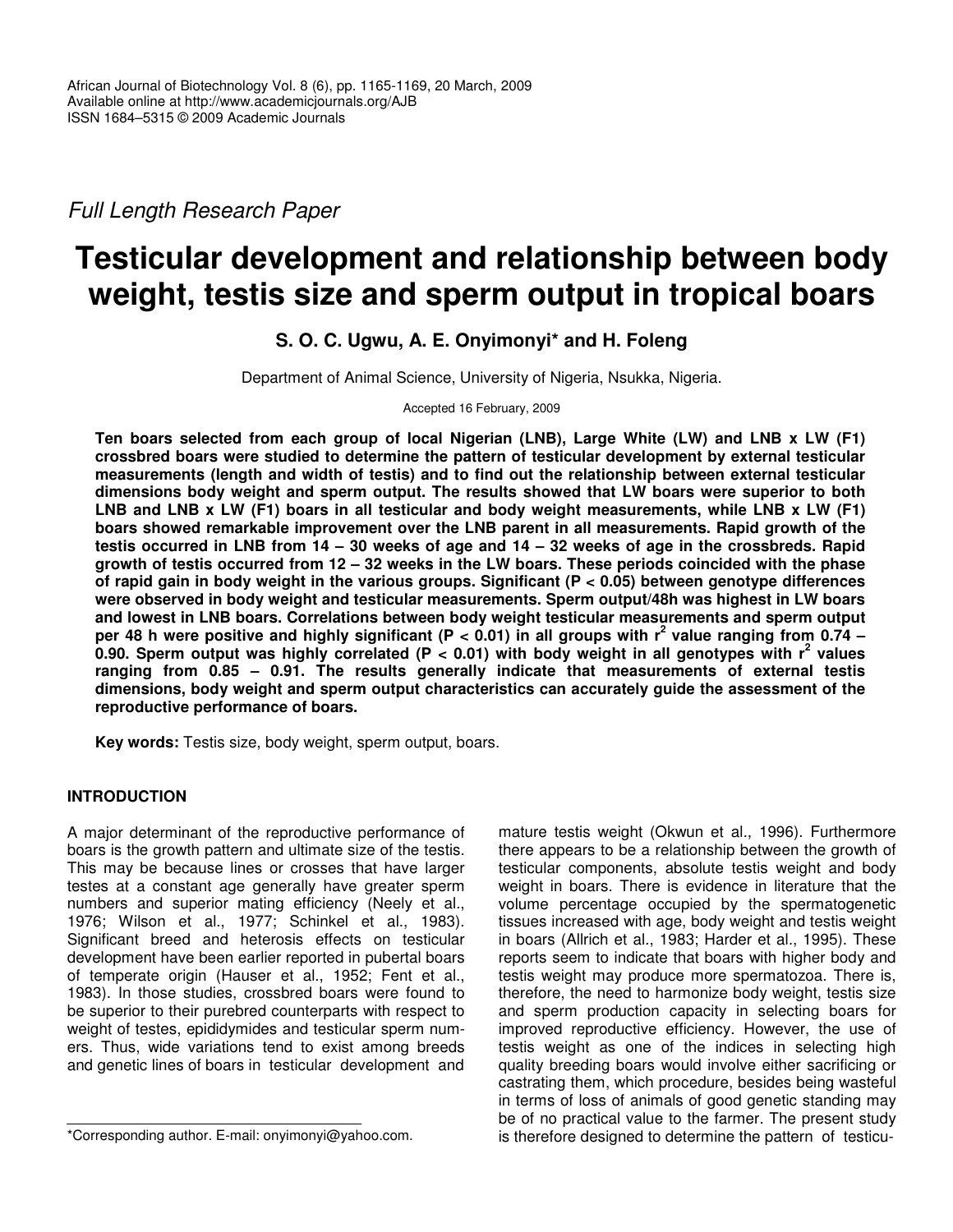lar growth by external testicular measurements of intact boars and the relationships between body weight, testicular measurements and sperm output in three genotypes of tropical boars.

#### **MATERIALS AND METHODS**

#### **The animals and management conditions**

Three genotypes namely, Local Nigerian (LNB), Large White (LW) and LNB  $x$  LW (F<sub>1</sub>) crossbred were used. Twenty weaner boars (8 weeks of age) selected from each of the genotypes reared at the University of Nigeria Animal Research Farm were randomly separated into groups of five and reared intensively in pens measuring  $3.5 \times 2.5$  m<sup>2</sup>. The crossbred boars were the first progeny of the cross breeding programme between LNB sires and LW dams through artificial insemination. The average body weights of the three groups were 6.3, 8.5 and 7.4 kg for LNB, LW and LNB X LW (F1). The boars are fed 60% of their line body weigh of a 20% protein diet (Onyimonyi, 2002). Clean water was provided *ad libitum* through out the duration of the experiment

#### **Measurements of body weight and testis**

The body weights (BW) of the animals were taken with a sensitive digital scale at day 0 (8 weeks of age) of the experiment and at two weekly intervals until they reached 36 weeks of age. The dimensions (length and width) of each testis were also determined at two weekly intervals using a vernier calipers. Testis length (TL) which is the major axis of the testis is the distance from the top of the testis (Cauda epididymis) to its base (caput epididymis) while the testis width (TW) was measured by adjusting the calipers to span the minor axis of each testis at the point of maximum width. The skinfold thickness (two layers of scrotal skin) was carefully determined along side the dimensional measurements with the calipers. The values obtained were subtracted from initial measurements of TL and TW to obtain the dimensions of testis proper (Hahns et al*.*, 1969). Thereafter, the average measurements (corrected) of TL and TW of both testes were recorded to the nearest 0.01 cm.

#### **Training of boars and semen collection**

All *in situ* measurements of the testes were discontinued at 36 weeks of age. Thereafter, boars in all groups were trained daily for semen collection with the dummy and artificial vagina (AV) for three weeks. At 40 weeks of age, ten properly trained boars were selected from each group for semen collection to evaluate quality and determine sperm output per 48 h. Before the actual semen collection, a pre-experimental period of 2 weeks was allowed to stabilize semen yield under the technique adopted. At 41 weeks of age semen was collected routinely per week on Tuesdays, Thursdays and Saturdays for 12 weeks.

#### **Ejaculate assessment**

Each ejaculate was subjected to standard visual and microscopic assessment to determine quality in terms of total volume of ejaculate, strained volume of ejaculate, spermatozoa concentration, percentage of sperm with progressive motility, sperm morphology and total number of sperm in one ejaculate. Sperm motility was

determined by light microscopy on a warm stage immediately after straining the ejaculate based on the scoring method described by Swierstra (1973). Spermatozoa concentration was determined by hemacytometer counts as described by Melrose (1966) while sperm morphology was evaluated in smears prepared with vital stains (eosin-negrosin) as described by Moore and Hibbitts (1977).

#### **Sperm output**

Sperm output per 48 h was estimated in all genotypes using ejaculates collected on Thursdays and Saturdays. The procedure adopted took into consideration the sperm losses in collection equipment (AV and collection bottles) as described by Swierstra and Rahnfeld (1967).

#### **Statistical analysis**

The means and standard errors of the means were calculated for body weight testicular measurements and sperm output per 48 h. All data were subjected to completely randomized design based on mathematical model:-

 $Xijk = \mu + ai + eijk$ 

Where:  $xijk = individual observations; \mu = population mean;$  $ai =$  effect of genotype; eijk = error term.

Analysis of variance and correlations among the traits studied were calculated according to procedures described by Steel and Torrie (1980).

## **RESULTS AND DISCUSSION**

The absolute values for testis length (TL), testis width (TW) and body weight (BW) of the three genotypes of boars at various ages are presented in Tables 1, 2 and 3 respectively while the rates of increase in testis dimensions are presented in Figures 1 and 2. The results in Table 1 showed significant ( $P$  <0.05) variations in testis length between genotypes. The LW boars exhibited better development of testis length than the other genotypes at various ages followed by the LNB x LW  $(F_1)$ boars. The lowest pace of development of testis length was observed in LNB. A similar trend was presented in testis width development in all the genotypes. The crossbred boars showed apparent superiority over the LNB parent in testis length and testis width development. The variations observed among genotypes in TL and TW development were also observed in the body weight of the three genotypes at various ages (Table 3). The LW boars had significantly (P<0.05) higher body weight than LNB and crossbreds at various ages while the crossbred performance was better than that of LNB. These results are indicative of the apparent genetic differences between the genotypes and are in consonance with the results reported by Fent et al*.* (1983) and Schinkel et al. (1983). However, contrary to the observation of Fent et al*.* (1983) the crossbred boars did not surpass the parental lines in testicular and body development. This may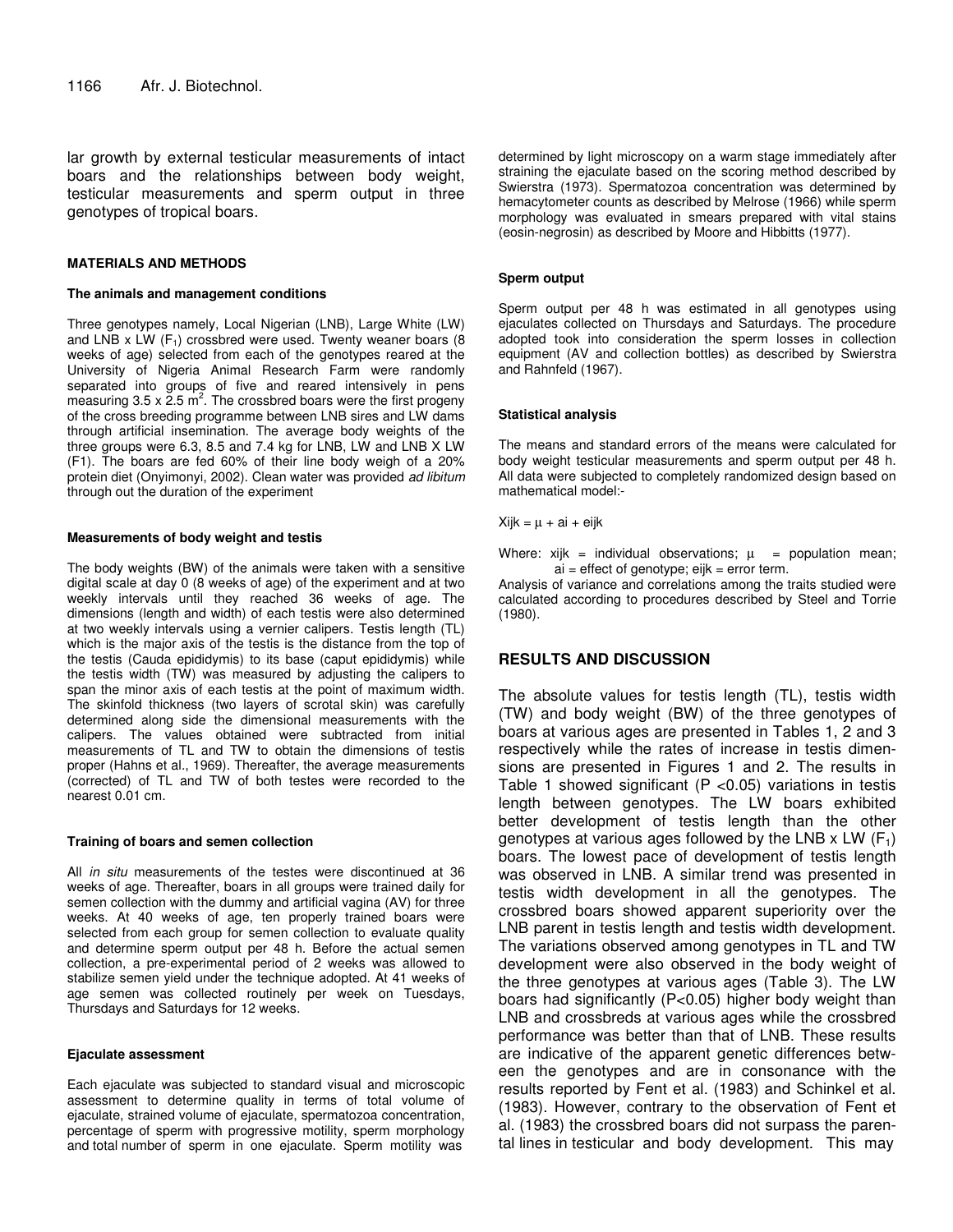**Table 1.** Testis length (cm) in the three genotypes of boars at various ages.

| Age<br>(weeks) | <b>LNB</b>        | LW                 | LNB x LW $(F_1)$         |
|----------------|-------------------|--------------------|--------------------------|
| 8              | $3.56 \pm 0.14^a$ | $4.37 \pm 0.16^b$  | $3.96 \pm 0.13^a$        |
| 12             | $4.32 \pm 0.10^a$ | $6.03 \pm 0.12^b$  | $5.03 \pm 0.16^a$        |
| 16             | $5.47 \pm 0.14^a$ | $7.54 \pm 0.16^b$  | $6.33 \pm 0.18^c$        |
| 20             | $6.79 \pm 0.12^a$ | $9.34 \pm 0.13^b$  | $7.85 \pm 0.20^c$        |
| 24             | $8.12 \pm 0.14^a$ | $11.67 \pm 0.14^b$ | $9.70 \pm 0.18^{\circ}$  |
| 28             | $0.75 \pm 0.15^a$ | $12.55 \pm 0.18^b$ | $10.48 \pm 0.19^c$       |
| 32             | $9.18 \pm 0.14^a$ | $12.96 \pm 0.16^b$ | $10.86 \pm 0.19^c$       |
| 36             | $9.46 \pm 0.13^a$ | $13.27 \pm 0.18^b$ | $11.17 \pm 0.15^{\circ}$ |

a, b, c Means with different superscript in a row are significantly different  $(P < 0.05)$ .

**Table 2**. Testis width (cm) in the three genotypes of boars at various ages.

| Age<br>(weeks) | LNB                     | LW                           | LNB x LW $(F_1)$        |
|----------------|-------------------------|------------------------------|-------------------------|
| 8              | $1.86 \pm 0.09^a$       | $2.95 \pm 0.06^{\mathrm{b}}$ | $2.46 \pm 0.05^{\circ}$ |
| 12             | $2.39 \pm 0.07^a$       | $3.48 \pm 0.05^{b}$          | $3.12 \pm 0.07^b$       |
| 16             | $2.95 \pm 0.06^a$       | $4.27 \pm 0.06^{\circ}$      | $3.54 \pm 0.06^b$       |
| 20             | $3.45 \pm 0.08^a$       | $4.96 \pm 0.07^b$            | $4.28 \pm 0.07^b$       |
| 24             | $3.98 \pm 0.08^{\circ}$ | $5.84 \pm 0.07^b$            | $5.18 \pm 0.08^b$       |
| 28             | $4.49 \pm 0.12^a$       | $6.28 \pm 0.08^{\circ}$      | $5.52 \pm 0.07^b$       |
| 32             | $4.68 \pm 0.10^a$       | $6.43 \pm 0.08^b$            | $6.16 \pm 0.09^b$       |
| 36             | $4.79 \pm 0.08^a$       | $6.57 \pm 0.07^b$            | $6.22 \pm 0.08^b$       |

a, b, c Means with different superscript in a row are significantly different  $(P < 0.05)$ .

probably be because the authors used genetically improved parental lines while in the present study one of the parents (LNB) is largely unimproved genetically. The best that could be obtained from the crossbreds in this study was the edge they had over the unimproved parent in testicular and body weight development.

As indicated in Figure 1, testis length development was rather slow from  $8 - 14$  weeks of age in LNB and Crossbred boars and from 8 – 12 weeks in LW boars. Rapid development of testis length was initially evident in LNB and crossbred boars from the  $14<sup>th</sup>$  week reaching climax in LNB at the 30<sup>th</sup> week and at 32 weeks of age in the crossbred boars. The LW boars initiated rapid testis length development earlier (12 weeks of age) than the LNB and crossbred boars and attained maximum rate of increase at the 32<sup>nd</sup> week. Rates of increase in TW development were generally lower than those of TL. Also the absolute values for TW measurements were lower at various ages. However, the trend in TW development (Figure 2) was rather similar to what was observed for TL

**Table 3.** Body weight (kg) in three genotypes of boars at various ages.

| Age<br>(weeks) | <b>LNB</b>         | LW                            | LNB x LW $(F_1)$              |
|----------------|--------------------|-------------------------------|-------------------------------|
| 8              | $6.30 \pm 0.31$    | $8.50 \pm 0.37$               | $7.47 \pm 0.29$               |
| 12             | $12.58 \pm 0.26^a$ | $17.36 \pm 0.38^{\circ}$      | $15.91 \pm 0.33^b$            |
| 16             | $19.20 \pm 0.28^a$ | $28.42 \pm 0.37^b$            | $24.03 \pm 0.31^b$            |
| 20             | $27.19 \pm 0.46^a$ | $40.74 \pm 0.54^b$            | $33.69 \pm 0.46^{\circ}$      |
| 24             | $34.65 \pm 0.50^a$ | $54.60 \pm 0.74^b$            | $45.61 \pm 0.55^{\circ}$      |
| 28             | $41.15 \pm 0.68^a$ | 65.10 $\pm$ 0.71 <sup>b</sup> | 53.71 $\pm$ 0.71 <sup>c</sup> |
| 32             | $46.10 \pm 0.65^a$ | $74.34 \pm 0.88^b$            | 62.39 $\pm$ 0.74 $\rm{^c}$    |
| 36             | $50.13 \pm 0.70^a$ | $83.30 \pm 0.79^b$            | 69.11 $\pm$ 0.80 <sup>c</sup> |
|                |                    |                               |                               |

a. ,b. ,c Means with different superscript in a row are significantly different  $(P < 0.05)$ .

with LNB boars exhibiting maximum rate of TW development at 30 weeks of age while LW and the crossbreds had maximum increase in TW development at 32 weeks of age. These developmental patterns observed for the testes in the genotypes coincided with their respective periods of rapid gain in body weight (Table 3) which also differed significantly ( $P < 0.05$ ) between genotypes at various ages. The trends in testis development observed in this study were consistent with those reported by van Straaten and Wensing (1977), Franca et al. (2000) who reported similar trend in development of testicular components (germ cells, sertoli cells and Leydig) in Piau pigs. van Straaten and Wensing (1977) indicated that the trend of the quiescent and active developmental stages of the testes coincided with the corresponding stages of development of components of testicular parenchyma. It is evident therefore that the changes that occur in dimensions of testis with age are due to cytological and structural changes in the testes at corresponding ages. This suggests a close relationship between the size of testes at each age and the spermatogenetic and endocrine activities within the testes.

The average values for semen quality traits evaluated (Table 4) indicate that the ejaculates of the various boar genotypes were normal. The semen quality traits differed significantly ( $P < 0.01$ ) among the boar genotypes with the LNB boars having the lowest values and LW the highest.

The relationships between body weight, testis measurements and sperm output in the three boar genotypes presented in Table 5 showed that body weight and the testicular measurements are highly correlated with sperm output.

These results are in agreement with earlier reports by Allrich et al. (1983) and Harder et al. (1995) implying that heavier boars tend to possess larger testes and may produce more sperm than boars of lower body weight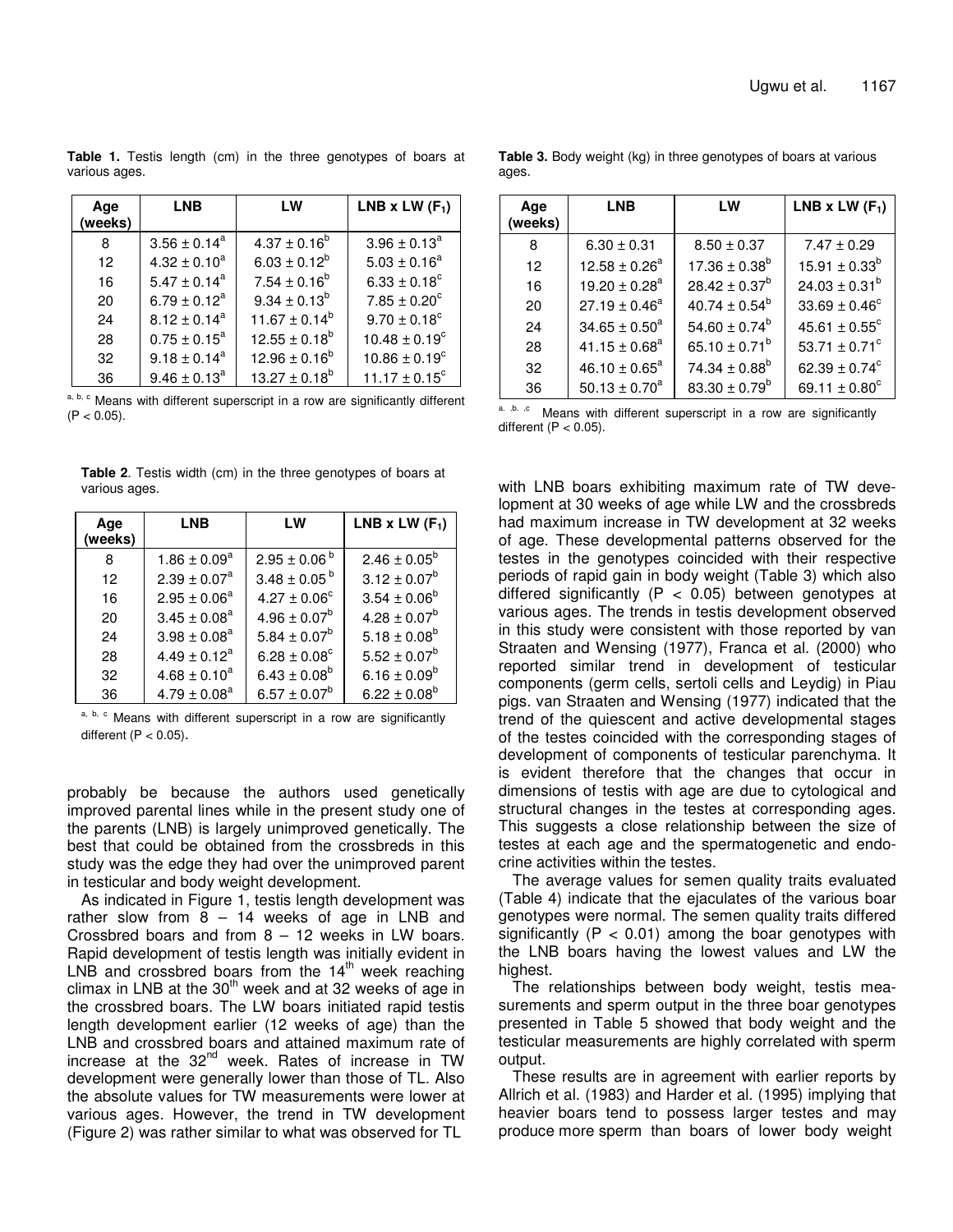

**Figure 1.** Rates of increase in testis length of boars in the three genotypes at various ages.



**Figure 2.** Rates of increase in testis width of boars in the three genotypes at various ages.

and testis size. Our results, therefore suggest that testicular size estimated by external measurements is as much a good indicator of reproductive efficiency in boars as earlier reported by Schinkel et al*.* (1983). Furthermore